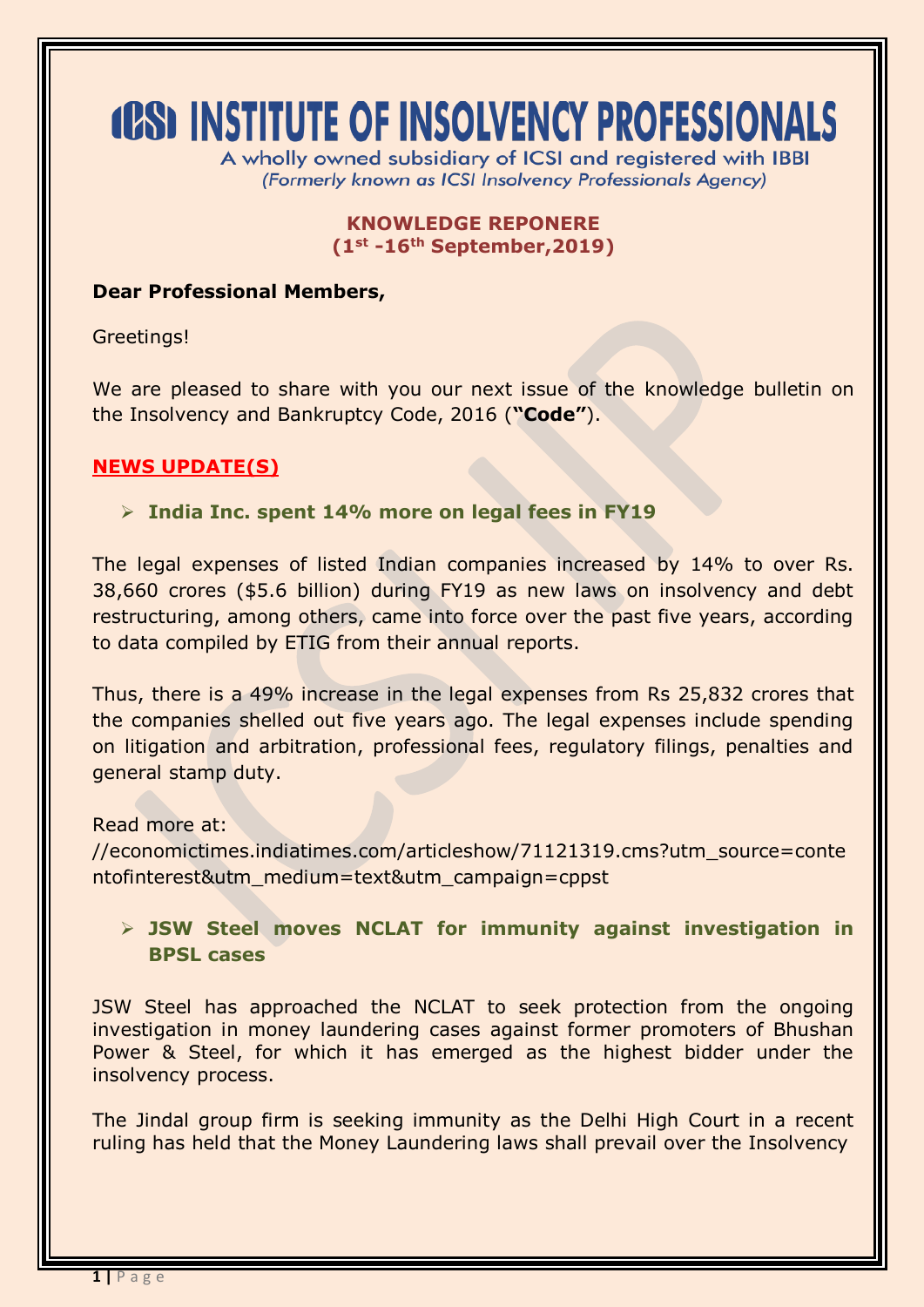#### and Bankruptcy Code, 2016 (IBC).

Read more at:

//economictimes.indiatimes.com/articleshow/71115638.cms?utm\_source=conte ntofinterest&utm\_medium=text&utm\_campaign=cppst

## **NCLAT quashes insolvency proceedings against Bharat Road Network**

The NCLAT has set aside insolvency proceedings initiated against M/s Bharat Road Network Ltd, and has further directed the AA (NCLT-Kolkata bench) to close the matter.

The orders were passed by a three-member NCLAT bench, headed by the Chairperson, Hon'ble Justice SJ Mukhopadhaya, who, while passing the orders, observed that the Corporate Debtor (Bharat Road Network) has settled its dues with its Financial Creditor, Religare Finvest, and that the CoC is yet to be formed. Vide the impugned order dt. 28<sup>th</sup> August 2019 passed by the AA, directions were issued for initiation of insolvency proceedings in respect of the CD, and the same was challenged by CD's MD and Shareholder.

### Read more at:

[//economictimes.indiatimes.com/articleshow/71049454.cms?utm\\_source=conte](https://economictimes.indiatimes.com/articleshow/71049454.cms?utm_source=contentofinterest&utm_medium=text&utm_campaign=cppst) [ntofinterest&utm\\_medium=text&utm\\_campaign=cppst](https://economictimes.indiatimes.com/articleshow/71049454.cms?utm_source=contentofinterest&utm_medium=text&utm_campaign=cppst)

## **NCLT Approves Patanjali's Resolution Plan For Ruchi Soya**

The National Company Law Tribunal, Mumbai Bench vide its order dt. 4<sup>th</sup> September, 2019 has approved the resolution plan submitted by the Resolution Applicant, M/s Patanjali Ayurved Ltd. for the debt-ridden Ruchi Soya Industries Ltd. (CD).

Ruchi Soya owes over Rs. 9,345 crores to its FCs, led by State Bank of India, which has an exposure of Rs. 1,800 crores, followed by Central Bank at Rs. 816 crores, Punjab National Bank at Rs. 743 crores, Standard Chartered Bank at Rs. 608 crores and DBS at Rs. 243 crore. The resolution plan stipulates for a 60 per cent haircut to the lenders.

## Read more at:

[https://www.bloombergquint.com/insolvency/nclt-approves-patanjali-s-bid-for](https://www.bloombergquint.com/insolvency/nclt-approves-patanjali-s-bid-for-ruchi-soya)[ruchi-soya](https://www.bloombergquint.com/insolvency/nclt-approves-patanjali-s-bid-for-ruchi-soya)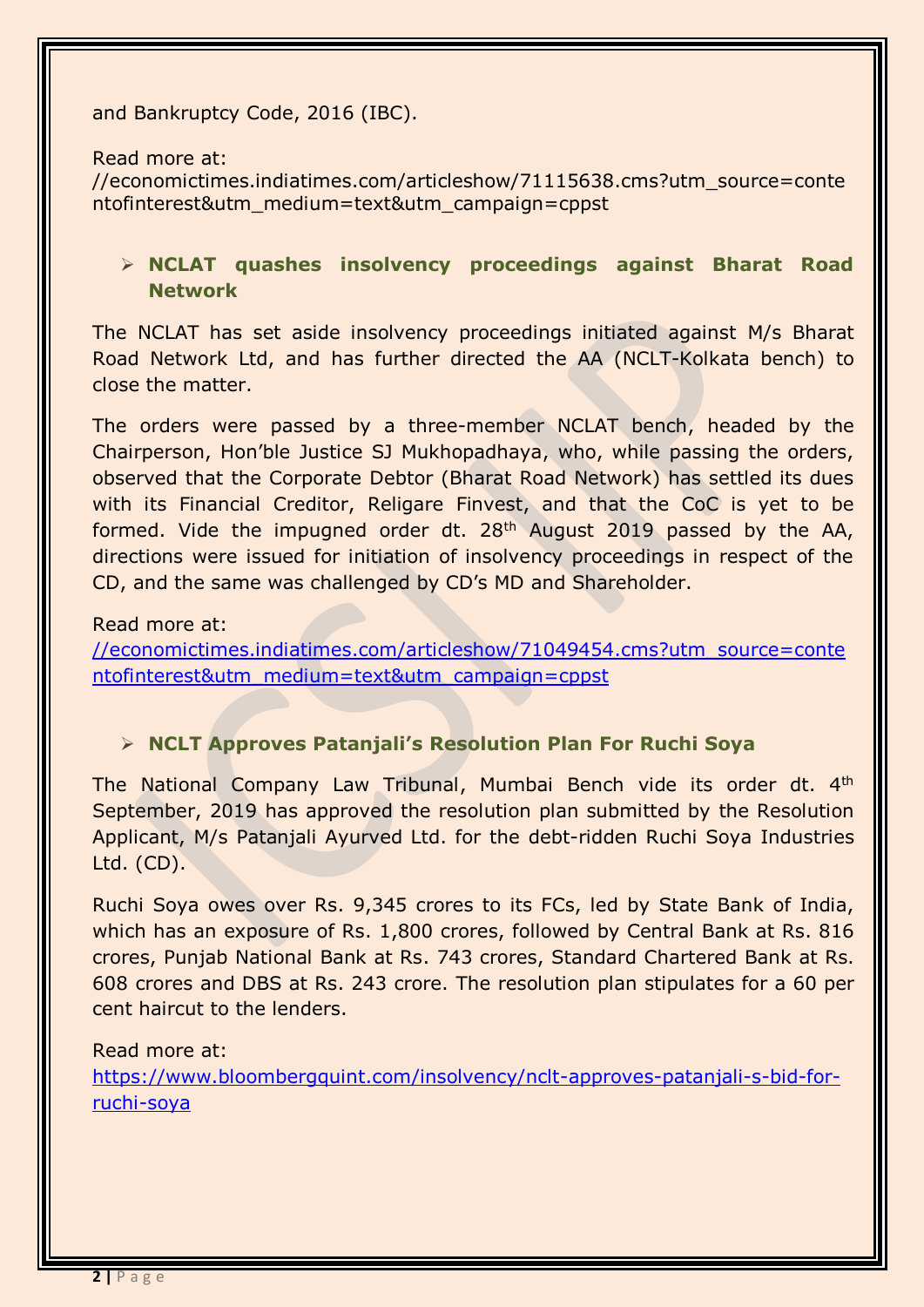#### **CGST Deptt. Files Intervention Plea In Videocon Case**

In the insolvency proceedings initiated in respect of Videocon group of Companies wherein the AA *vide* its order dt. 8th August 2019 had directed for consolidation of proceedings wrt 13 (out of 15) group companies, the Central Goods and Services Tax department has on 17th September, 2019 filed an intervention petition seeking to be impleaded as an Operational Creditor in the said proceedings.

#### Read more at:

[https://www.bloombergquint.com/business/cgst-files-intervention-plea-in](https://www.bloombergquint.com/business/cgst-files-intervention-plea-in-videocon-case)[videocon-case](https://www.bloombergquint.com/business/cgst-files-intervention-plea-in-videocon-case)

### **PAST EVENTS**

 **ICSI Institute of Insolvency Professionals, on 11th September, 2019, organised a Webinar on "***Verification of Claims under IBC,2016***"**



**L-R:** Mr. Kanwal Goyal (Insolvency Professional), CS Vineet Chaudhary (Insolvency Professional and Council Member, ICSI), Shri I. Sreekara Rao (Chief General Manager, IBBI) and Ms. Mitali Shah (Insolvency Professional)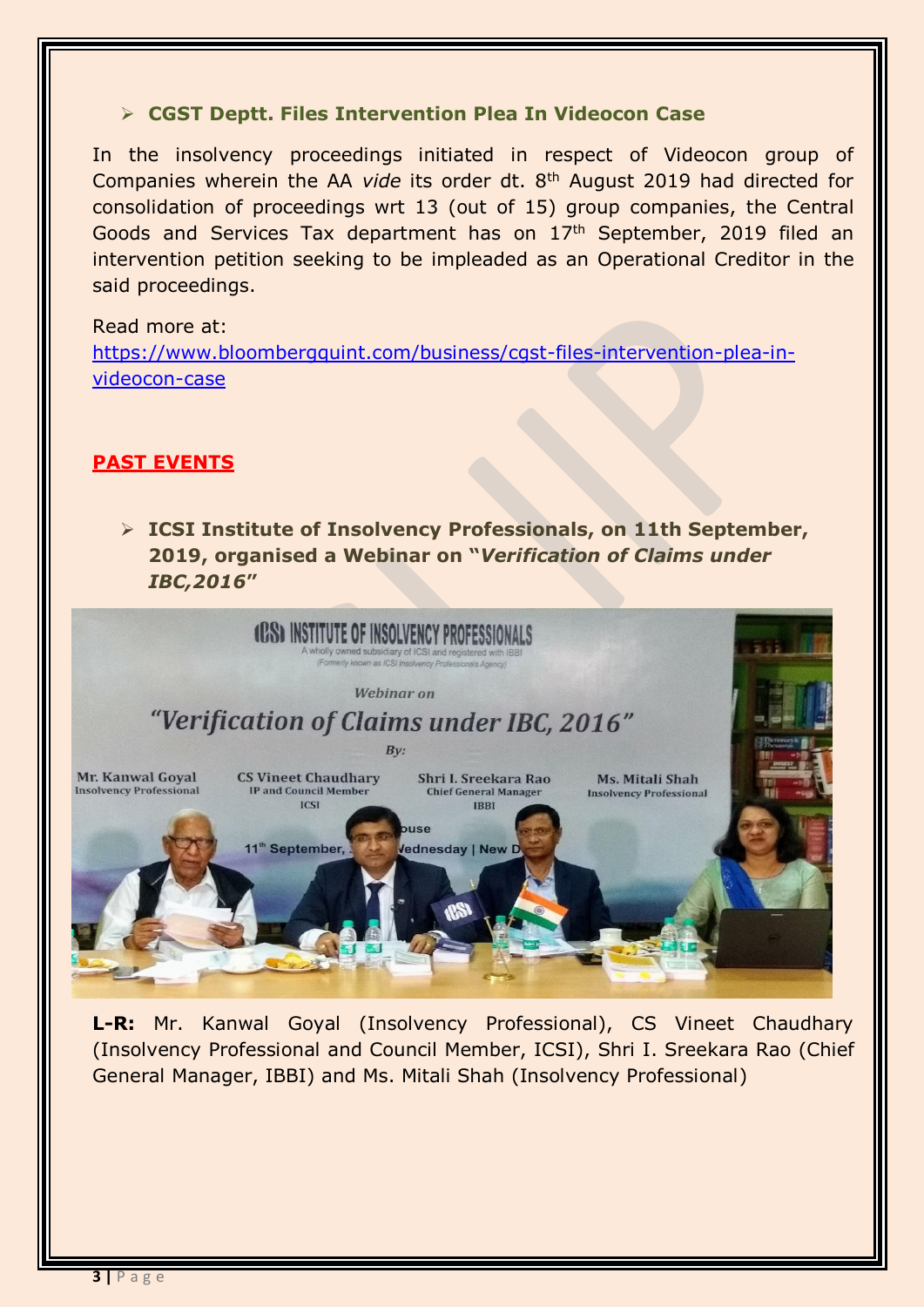## **LIST OF COMPANIES THAT HAVE RECENTLY UNDERGONE RESOLUTION**

| S.<br>No   | <b>Case Title</b>                                                       | <b>Bench</b> | <b>Date of Order</b> |
|------------|-------------------------------------------------------------------------|--------------|----------------------|
| $\sqrt{1}$ | In the matter of Bhushan New Delhi<br><b>Power and Steel Limited</b>    |              | 05.09.2019           |
| 2.         | the matter of Sunstar New Delhi<br><i>In</i><br><b>Overseas Limited</b> |              | 12.09.2019           |

## **LIST OF COMPANIES THAT HAVE RECENTLY UNDERGONE LIQUIDATION**

| S.<br><b>No</b> | <b>Case Title</b>                                                    | <b>Bench</b> | <b>Date of Order</b> |
|-----------------|----------------------------------------------------------------------|--------------|----------------------|
| 1.              | <i>In the matter of Frontier</i> Chennai<br>Lifeline Private Limited |              | 04.09.2019           |
| 2.1             | In the matter of Balajidham<br>Buildestates Pvt. Ltd.                | Jaipur       | 06.09.2019           |
| 3.              | In the matter of Shreedhar New Delhi<br><b>Milk Foods Limited</b>    |              | 12.09.2019           |

## **BRIEF OF JUDGEMENTS**

| S <sub>1</sub><br>No. | <b>Case Details</b>                                                                                                 | Date of<br>Order | <b>Courts</b> | <b>Brief</b>                                                                                                                                                                                                                                                                       | <b>Case link</b>                                                   |
|-----------------------|---------------------------------------------------------------------------------------------------------------------|------------------|---------------|------------------------------------------------------------------------------------------------------------------------------------------------------------------------------------------------------------------------------------------------------------------------------------|--------------------------------------------------------------------|
| 1.                    | Mr.<br>HemangPho<br>phalia v. The<br>Greater<br><b>Bombay Co-</b><br>operative<br><b>Bank</b><br>Limited and<br>Anr | 06.09.2019       | <b>NCLAT</b>  | An<br>appeal was<br>preferred<br>HemangPhophalia,<br>Ex-Director and 9a810941667b<br>Shareholder of the be192d4e1a6e<br>M/s<br>Penguine<br>Umbrella<br>Works<br>Limited<br>Private<br>Debtor)<br>(Corporate<br>against<br>the order<br>dated $12th$<br>June,<br>2019 passed by the | https://ibbi.go<br>by Mr. v.in//uploads/o<br>rder/4fde5302<br>.pdf |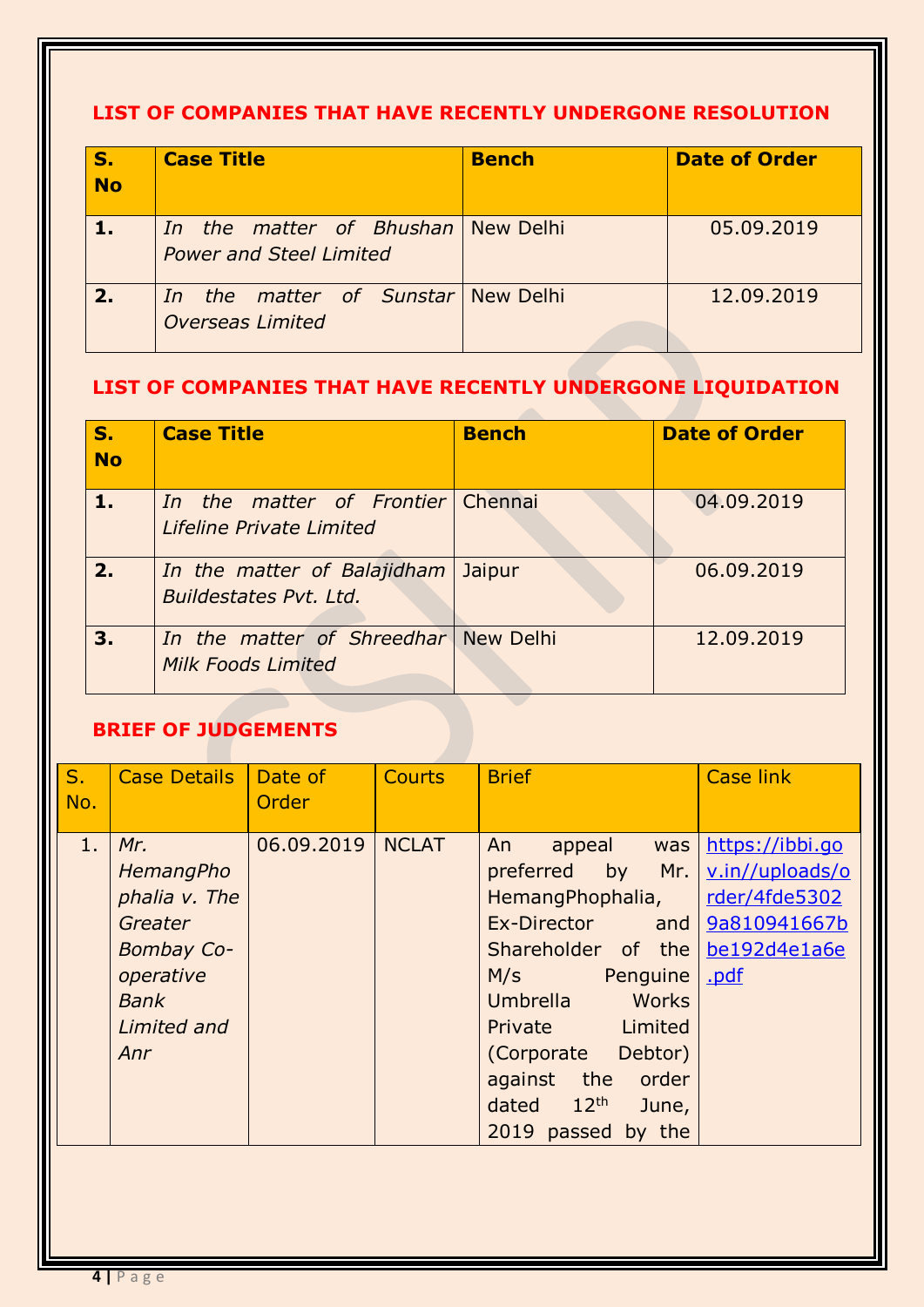| Adjudicating<br>Authority initiating<br>the CIRP against M/s<br>Penguine Umbrella<br><b>Works</b><br>Private<br>Limited under<br>Section 7 of the<br><b>Insolvency</b><br>and<br>Bankruptcy Code,<br>2016.                                                                                                                                                                                                                                        |
|---------------------------------------------------------------------------------------------------------------------------------------------------------------------------------------------------------------------------------------------------------------------------------------------------------------------------------------------------------------------------------------------------------------------------------------------------|
| NCLAT held that an<br>application<br>under<br>Section 7 being an<br>independent<br>proceeding has<br>nothing to do with<br>the pendency of the<br>Criminal<br>Case<br>relating<br>to<br>misappropriation<br>of<br>the funds by the<br><b>Chief</b><br>Financial<br>Officer<br>of<br>the<br>'Corporate<br>Debtor'<br>and the employees of<br>the Banks. The Bank<br>which is the<br>'Financial Creditor' is<br>a separate entity<br>from the Chief |
| Financial Officer of<br>the 'Corporate<br>Debtor' or the<br>individual employees<br>of the Bank(s), if<br>any, involved. The<br>pendency of the<br>investigation or trial<br>cannot be a ground<br>refuse<br>to to<br>an                                                                                                                                                                                                                          |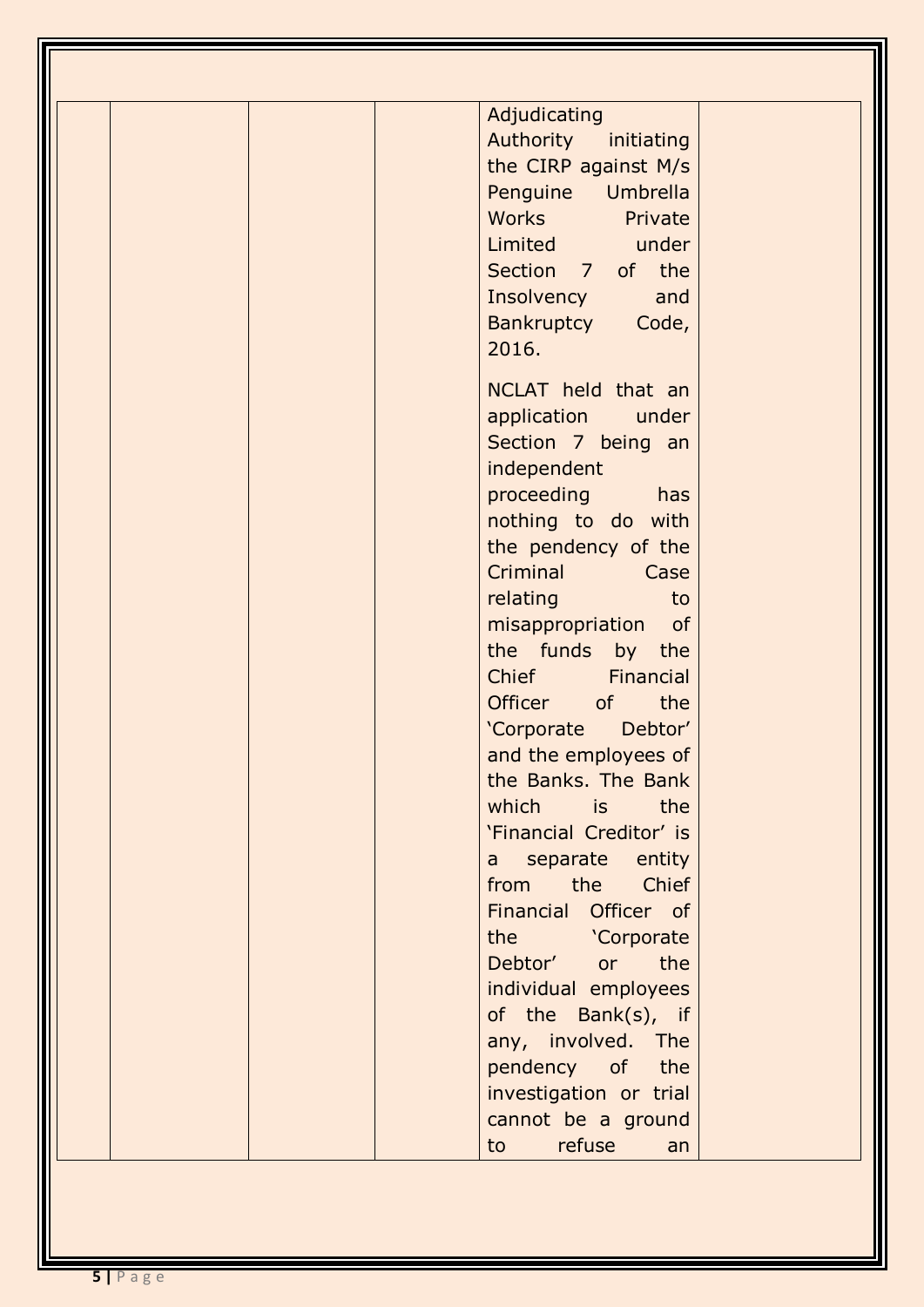|    |                                                                                                   |            |              | application under<br>Section 7 if the<br>application<br>is<br>complete and there<br>is a debt and default.<br>NCLAT held<br><b>that</b><br>application under<br>Sections 7 and 9 will<br>be maintainable<br>the<br>against and the set of the set of the set of the set of the set of the set of the set of the set of the set of<br>'Corporate Debtor',<br>even if the name of a<br>'Corporate Debtor'<br>has been struck-off.                                                                                                                                                                                                                                                           |           |
|----|---------------------------------------------------------------------------------------------------|------------|--------------|-------------------------------------------------------------------------------------------------------------------------------------------------------------------------------------------------------------------------------------------------------------------------------------------------------------------------------------------------------------------------------------------------------------------------------------------------------------------------------------------------------------------------------------------------------------------------------------------------------------------------------------------------------------------------------------------|-----------|
| 2. | <b>Shweta</b><br><b>VishwanathS</b><br>hirke&Ors.<br>v. The<br>Committee<br>of Creditors<br>&Anr. | 28.08.2019 | <b>NCLAT</b> | A bunch of Appeals,   https://nclat.ni<br>filed respectively by $\lfloor$ c.in/Useradmin<br>(a) Employees of CD,   /upload/68000<br>(b) Andhra Bank (FC) $44965d6e00f2$<br>and CD's RP, were<br>taken up for disposal<br>by Hon'ble NCLAT. In<br>the<br>appeals filed,<br>Hon'ble NCLT's order<br>dt. 8 <sup>th</sup> May 2019was<br>challenged<br>on<br>different grounds.<br>However, the main<br>legal contention<br>raised in the appeals<br>was regarding non-<br>applicability<br><b>of</b><br>requirements<br><b>of</b><br>section 29A to an<br>application filed u/s<br><b>The</b><br>12A.<br>NCLAT,<br>while noticing<br>that<br>29A<br>section<br>lays<br>down<br>ineligibility | 674eb.pdf |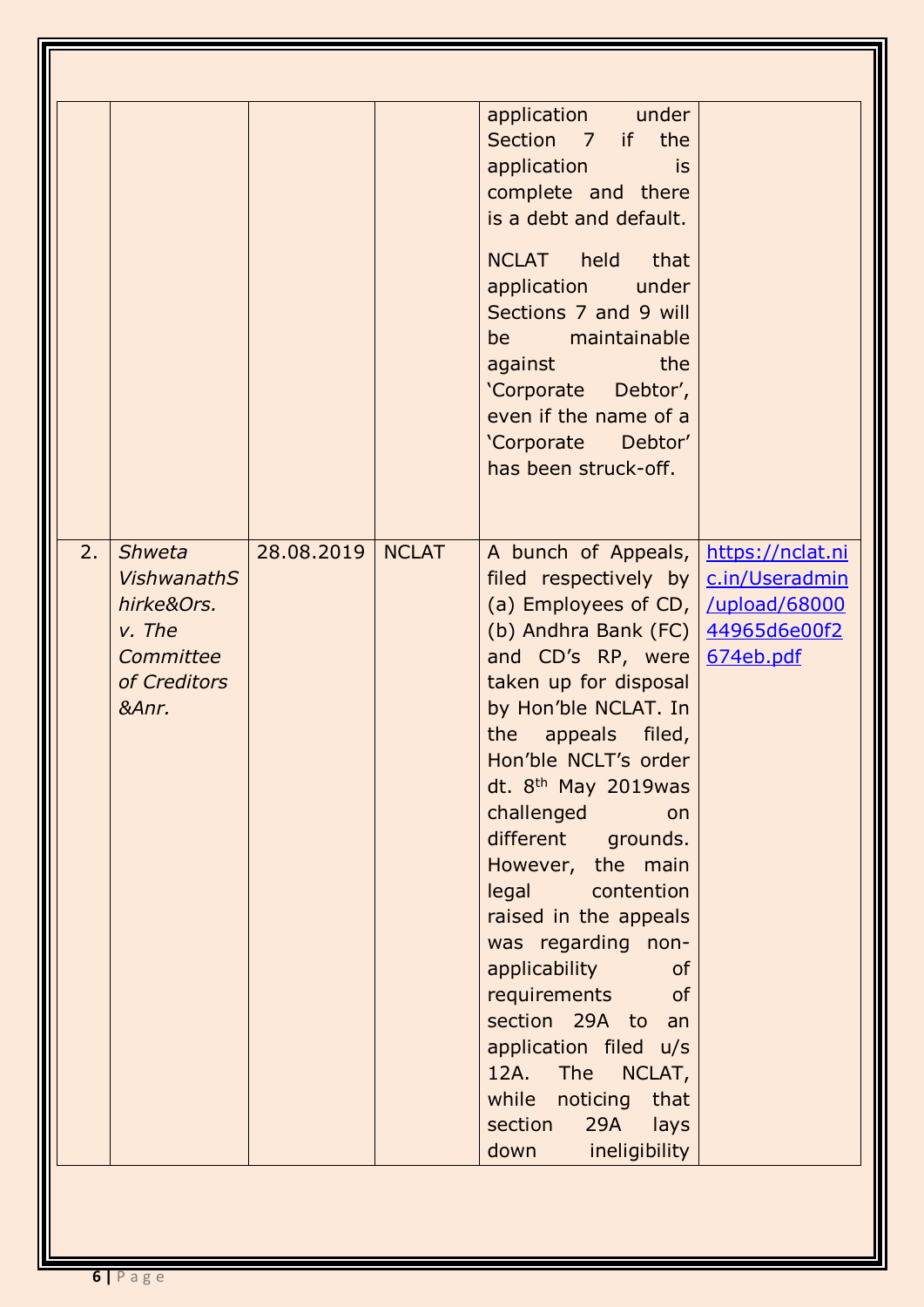|    |                                                                                                     |            |              | conditions for<br>a a<br>Resolution Applicant,<br>and that section 12A<br>relates to withdrawal<br>of a CIRP application,<br>concluded that<br>Section 29A is not<br>applicable for<br>consideration of an<br>application<br>filed<br>under Section 12A.<br>With<br>the<br>aforementioned<br>conclusion, orders<br>were passed for<br>setting aside of CIRP<br>proceedings initiated<br>against CD (M/s<br>Sterling Biotech Ltd.)<br>subject to fulfilment<br>conditions<br>of<br><b>of</b><br>payment of sum by<br>Promoters/Sharehold<br>all<br>to<br>ers<br>Stakeholders/FCs<br>and OCs subject to<br>which the resolution<br>was passed by CoC<br>with<br>90%<br>voting<br>share under section<br>12A, IBC. |                                                                                             |
|----|-----------------------------------------------------------------------------------------------------|------------|--------------|-----------------------------------------------------------------------------------------------------------------------------------------------------------------------------------------------------------------------------------------------------------------------------------------------------------------------------------------------------------------------------------------------------------------------------------------------------------------------------------------------------------------------------------------------------------------------------------------------------------------------------------------------------------------------------------------------------------------|---------------------------------------------------------------------------------------------|
| 3. | <b>Jet</b><br>Airways(Indi<br>$a)$ Ltd.<br>(Offshore<br>Regional<br>Hub /<br>office),<br>Holland v. | 04.09.2019 | <b>NCLAT</b> | the<br>Insolvency<br>In<br>Proceedings initiated<br>in respect of M/s Jet<br>Airways,<br>Hon'bleNCLAT held<br>that IRP is required<br>to collate the claim<br><b>of</b><br>all<br><b>'offshore</b>                                                                                                                                                                                                                                                                                                                                                                                                                                                                                                              | https://ibbi.go<br>v.in//uploads/o<br>rder/3754724d<br>c946c5920a7fd<br>43ac1ce04d7.p<br>df |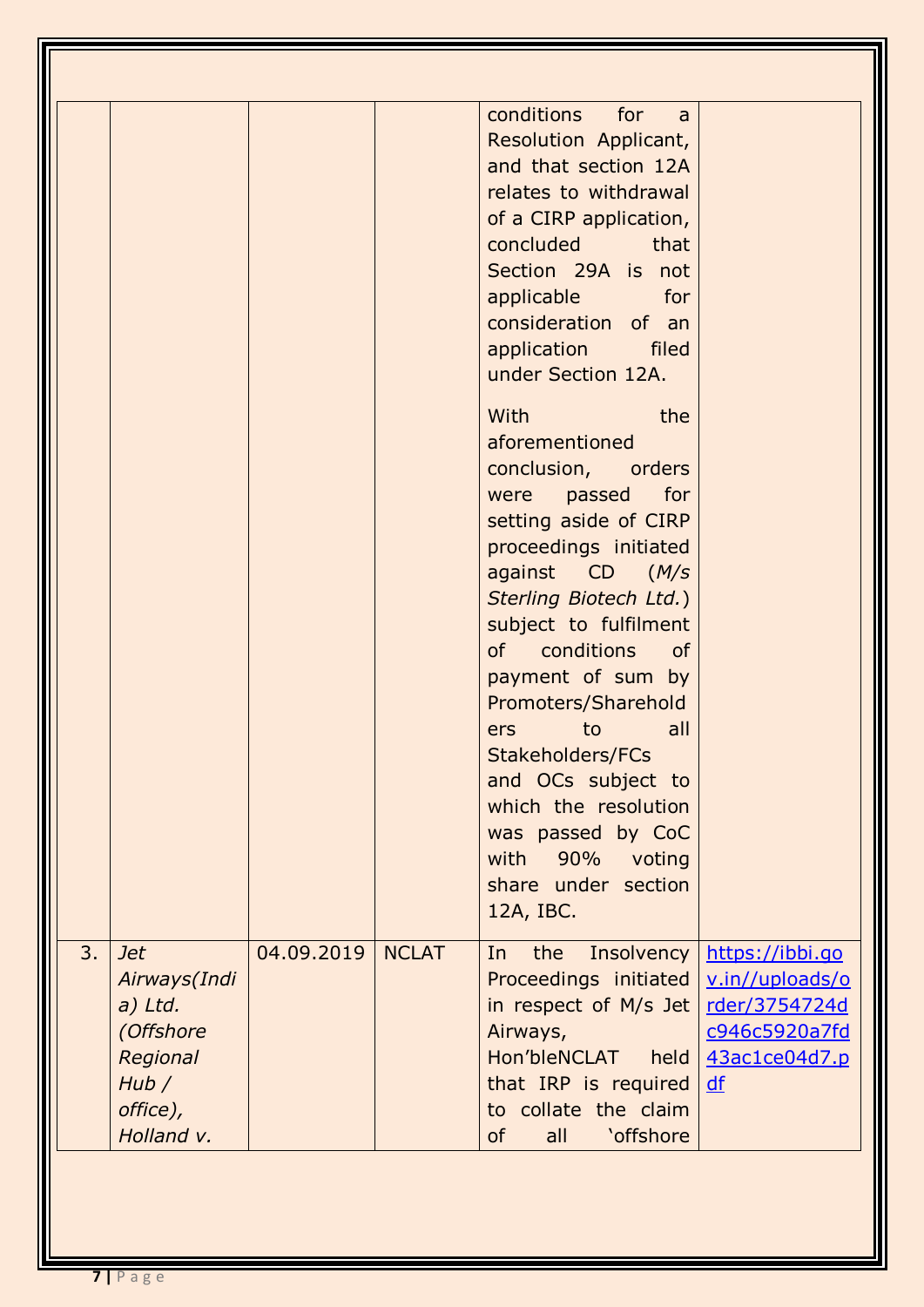|    | Amman<br><b>Spinning</b><br>Mills Ltd. v.                |            |              | An appealwas filed<br>against AA's order<br>whereby a Section 9<br>application<br>was                                                                                                                                                                                                                                                                                                                                                                                                                                                                                                                                                                                                                                                                                                                                                            | https://ibbi.go<br>v.in/uploads/or<br>der/9f72cbc87<br>ced49733f368 |
|----|----------------------------------------------------------|------------|--------------|--------------------------------------------------------------------------------------------------------------------------------------------------------------------------------------------------------------------------------------------------------------------------------------------------------------------------------------------------------------------------------------------------------------------------------------------------------------------------------------------------------------------------------------------------------------------------------------------------------------------------------------------------------------------------------------------------------------------------------------------------------------------------------------------------------------------------------------------------|---------------------------------------------------------------------|
| 4. | <b>State Bank</b><br>of India<br>&Anr.<br>$M/s.$ Bannari | 03.09.2019 | <b>NCLAT</b> | creditors' or take<br>control and custody<br>of the assets of the<br>Corporate Debtor<br>situated outside<br>India (in Holland) or<br>other places, but for<br>giving it effect, the<br>RP is required to<br>reach<br>an<br>arrangement with<br>the Administrator<br>appointed pursuant<br>to the proceeding<br><b>initiated initiated</b><br>at<br>Holland. The question<br>as to whether the<br>Committee of<br>Creditors have any<br>role to play is left<br>open for decision at<br>appropriate stage/in<br>an appropriate case<br>but for the present,<br>the Committee<br><b>of</b><br>Creditors<br>was<br>allowed to guide the<br>RP to enable him to<br>prepare a (draft)<br>agreement showing<br>the<br>and<br>terms<br>conditions to take up<br>the matter with the<br>Administrator<br><b>of</b><br>Holland<br>for<br>his<br>consent. |                                                                     |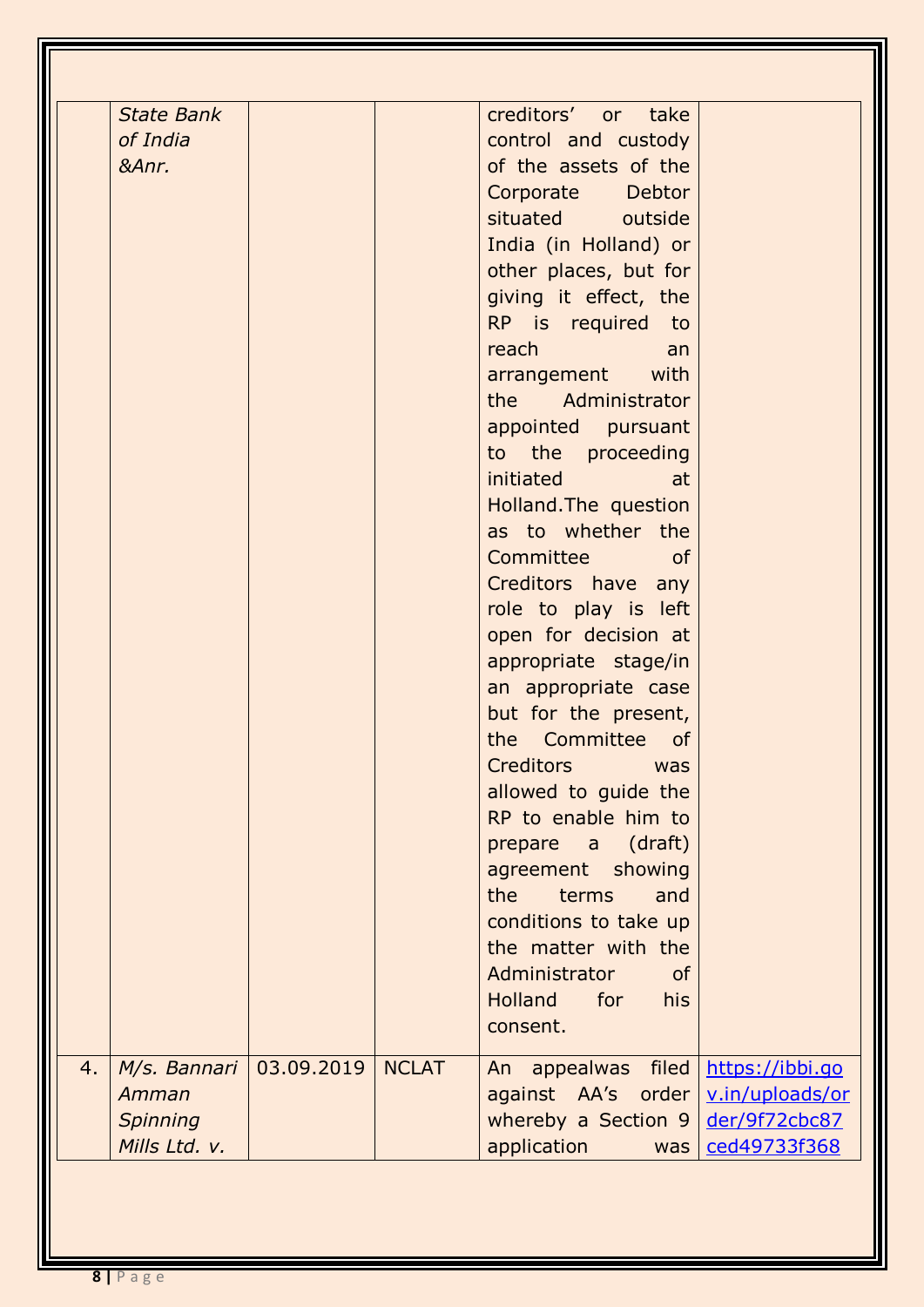| M/s My<br><b>Choice Knit</b><br>& Apparels<br>Pvt. Ltd                                          |            |              | dismissed.<br>The Appellant<br>had<br>filed an application<br>under Section 9 of<br>IBC for initiation of<br>CIRP against<br>the<br>Respondent<br>(Corporate Debtor).<br>had<br><b>The</b><br><b>AA</b><br>dismissed<br>the<br>application on the<br>ground that the<br>Corporate Debtor is a<br>Micro, Small<br>and<br>Medium<br>Enterprise<br>(MSME), and the<br>Code provides some<br>safeguards to run its<br>business and also a<br>mechanism<br>is<br>provided in the Code<br>itself to settle their<br>dispute arising out of<br>the<br><b>business</b><br>transactions made by<br>the MSME with the<br>other<br><b>business</b><br>establishments.<br><b>The</b><br>appeal<br>was,<br>thus, allowed. | 7f0cbac4555.p<br>$\underline{df}$                                        |
|-------------------------------------------------------------------------------------------------|------------|--------------|--------------------------------------------------------------------------------------------------------------------------------------------------------------------------------------------------------------------------------------------------------------------------------------------------------------------------------------------------------------------------------------------------------------------------------------------------------------------------------------------------------------------------------------------------------------------------------------------------------------------------------------------------------------------------------------------------------------|--------------------------------------------------------------------------|
| 5.<br><b>Securities</b><br>and<br>Exchange<br><b>Board of</b><br>India, Vs.<br>Assam<br>Company | 29.08.2019 | <b>NCLAT</b> | An appeal was filed   https://ibbi.go<br>before the Hon'ble<br><b>NCLAT</b><br>impugning<br>dated<br>20th<br>order<br>September,<br>2018<br>passed by the NCLT,<br>Guwahati Bench in                                                                                                                                                                                                                                                                                                                                                                                                                                                                                                                         | v.in//uploads/o<br>rder/c7bf0f8c8<br>8b8e51bf3683<br>b0a5740bf44.p<br>df |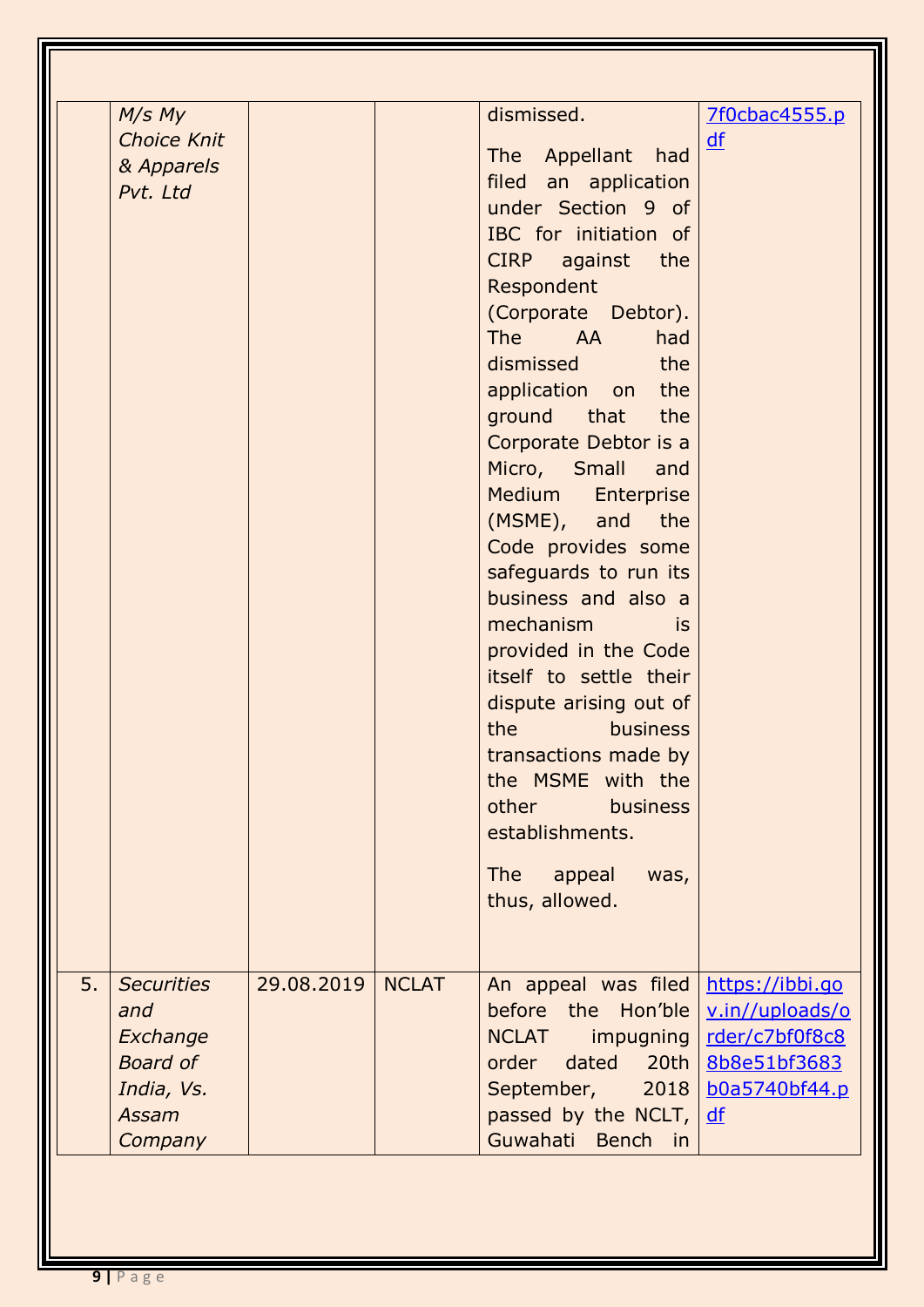| India Ltd. | which the AA had           |
|------------|----------------------------|
| &Anr       | the<br>approved            |
|            | Resolution<br>Plan         |
|            | submitted by BRS           |
|            | <b>Ventures Investment</b> |
|            | Ltd. The Appellant         |
|            | has challenged the         |
|            | order of approval of       |
|            | the resolution plan        |
|            | which was approved         |
|            | by 100% voting             |
|            | share of the CoC.          |
|            | The Resolution Plan        |
|            | involved delisting of      |
|            | shares of the CD to        |
|            | which SEBI (the            |
|            | appellant) objected        |
|            |                            |
|            | stating that the CD        |
|            | was a shell company        |
|            | which<br>was               |
|            | undergoing<br>an           |
|            | investigation<br>by        |
|            | Forensic Auditor on        |
|            | an interim order of        |
|            | WTM of SEBI.               |
|            | Taking account of the      |
|            | facts<br>and               |
|            | circumstances of the       |
|            | case, Hon'ble NCLAT        |
|            | declined to interfere      |
|            | with the impugned          |
|            | order and heldthat         |
|            | the order passed by        |
|            | the NCLT/ NCLAT will       |
|            | not come in the way        |
|            | of the SEBI or any         |
|            | competent authority        |
|            | taking steps against       |
|            | erstwhile promoters,       |
|            | directors or officers      |
|            |                            |